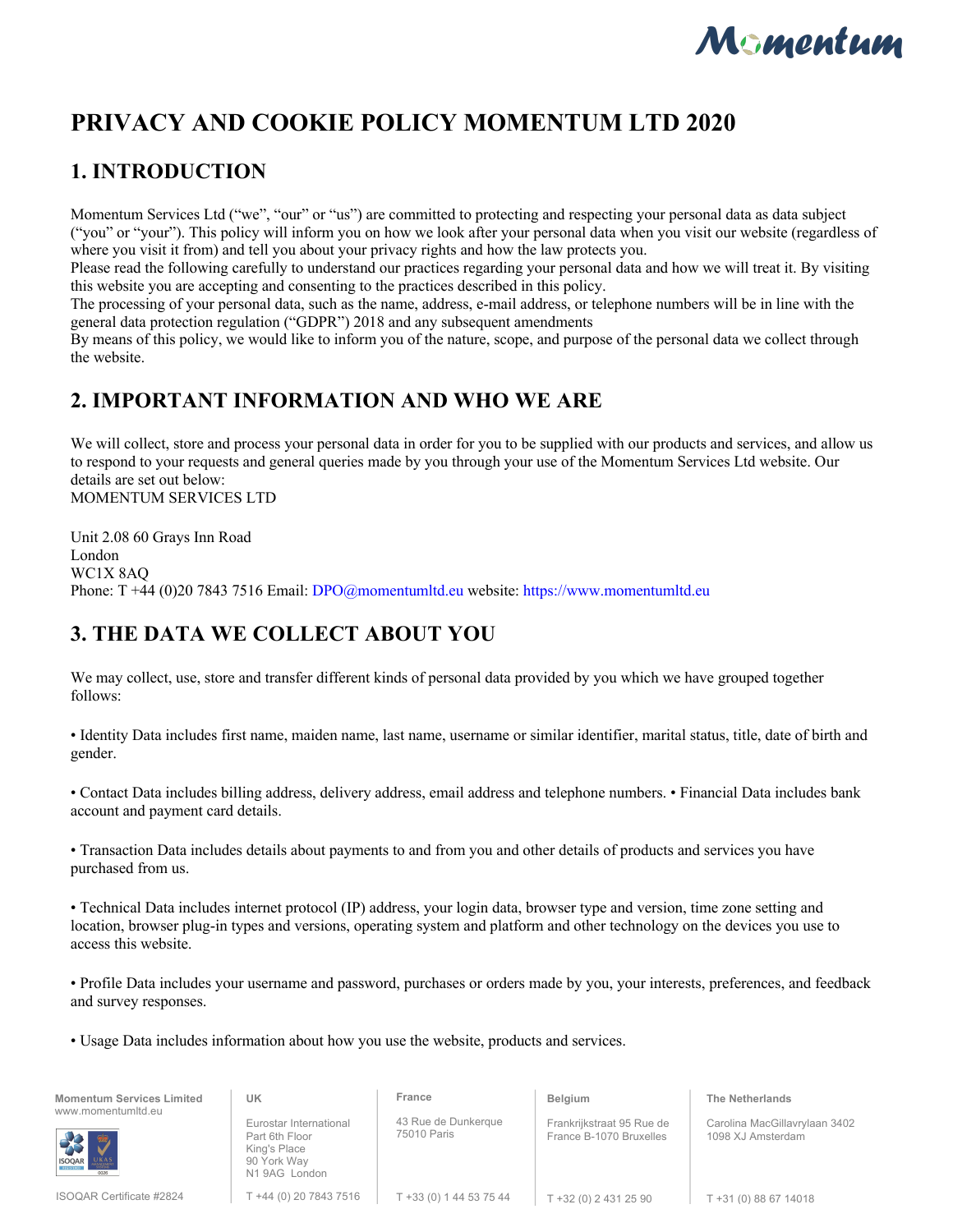

• Marketing and Communications Data includes your preferences in receiving marketing from us and our third parties and your communication preferences.

We do not collect any special categories of personal data about you (this includes details about your race or ethnicity, religious or philosophical beliefs, sex life, sexual orientation, political opinions, trade union membership, information about your health and genetic and biometric data). We do not collect any information about criminal convictions and offences. We will only pass your personal data onto a third party where you have agreed to enter into any competitions, promotions (or similar) and we will not sell, rent or exchange your personal data to a third party for commercial gain.

Where we need to collect personal data under any applicable laws, or under the terms of a contract we have with you, we would ask that you provide us with the relevant personal data in order for us to perform the contract (for example, to deliver a product you have ordered).

### **4. HOW IS YOUR PERSONAL DATA COLLECTED?**

We use different methods to collect personal data from and about you including through:

• Direct interactions – you may give us your identity, contact and financial data by filling in forms or by corresponding with us by post, phone, and email or otherwise. This includes personal data you provide when you:

• apply for our services;

• purchase our products

• create an account on the website;

• subscribe to our service or publications;

• request marketing to be sent to you;

• enter a competition, promotion or survey; or • give us some feedback.

• Automated technologies or interactions – as you interact with the website, we may automatically collect technical data about your browsing actions and patterns. We collect this personal data by using cookies, server logs and other similar technologies. We may also receive technical data about you if you visit other websites employing our cookies.

• Third parties or publicly available sources – we may receive personal data about you from various third parties and public sources as set out below:

• Technical Data from the following parties:

(a)analytics providers such as Google based outside the EU;

(b)advertising networks based inside OR outside the EU; and

(c)search information providers based inside OR outside the EU.

• contact, financial and transaction data from providers of technical, payment and delivery services based inside OR outside the EU.

• identity and contact data from publicly availably sources such as Companies House and the Electoral Register based inside the EU

## **5. HOW WE USE YOUR PERSONAL DATA**

we will only use your personal data when the law allows us to. Most commonly, we will use your personal data in the following circumstances:

**Momentum Services Limited** www.momentumltd.eu

Eurostar International Part 6th Floor

**UK** 

King's Place 90 York Way N1 9AG London 43 Rue de Dunkerque 75010 Paris

**France** 

**Belgium** 

Frankrijkstraat 95 Rue de France B-1070 Bruxelles

**The Netherlands**

Carolina MacGillavrylaan 3402 1098 XJ Amsterdam

ISOQAR Certificate #2824

T +44 (0) 20 7843 7516

T +33 (0) 1 44 53 75 44

T +32 (0) 2 431 25 90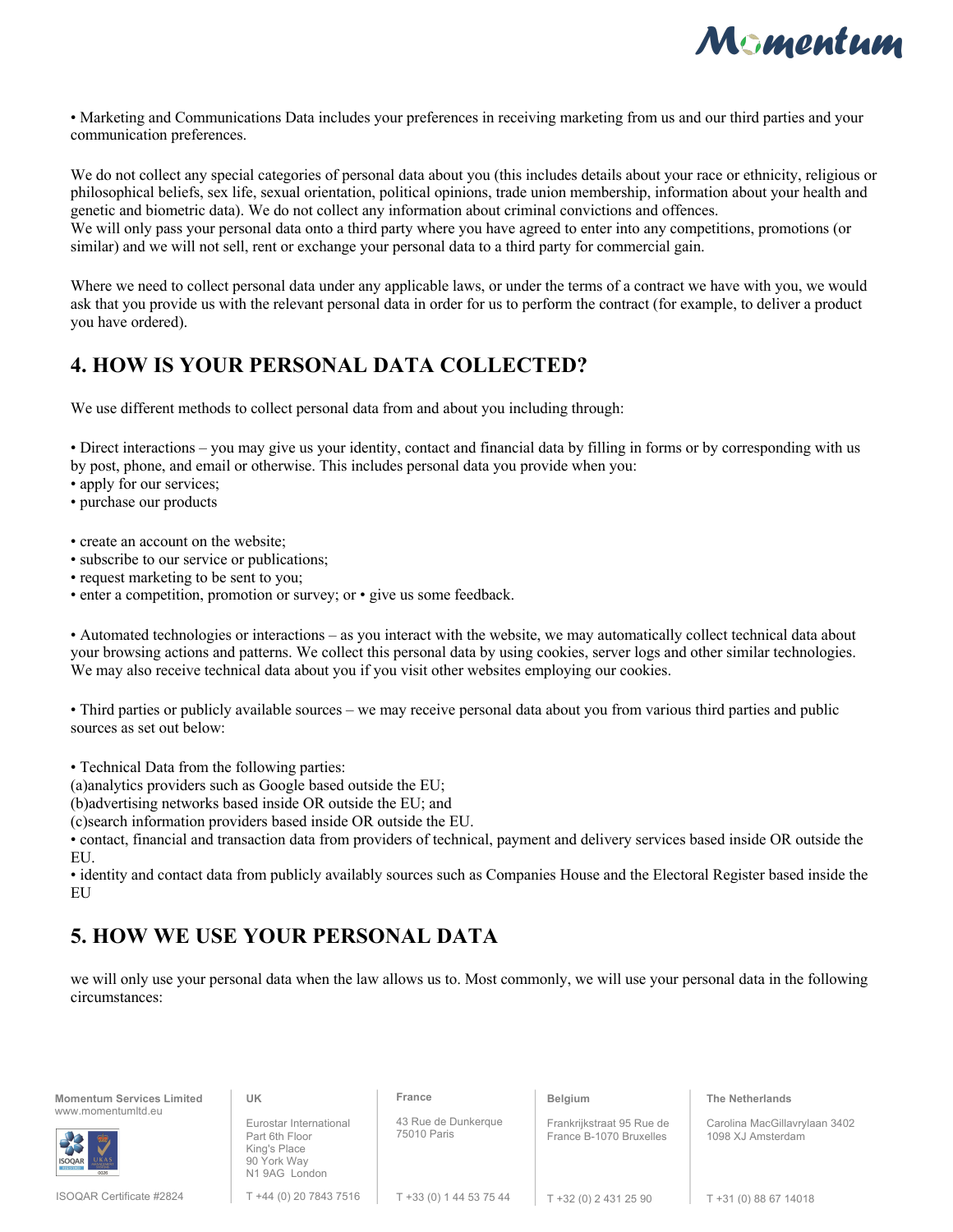

• where we need to perform a contract we are about to enter into or have entered into with you.

• where it is necessary for our legitimate interests (or those of a third party) and your interests and fundamental rights do not override those interests.

• where we need to comply with a legal or regulatory obligation.

• our service providers, including logistics providers, such as those who deliver our orders and e-mails.

• technical and support partners, such as the companies who host our website and who provide technical support and back-up services.

• law enforcement agencies, government or public agencies or officials, regulators, and any other person or entity that has the appropriate legal authority where we are legally required or permitted to do so, to respond to claims, or to protect our rights, interests, privacy, property or safety.

We will only pass your details onto a third party when you have agreed to do this when entering competitions/ promotions and will never sell, rent or exchange your personal information with any third party for commercial reasons. Where you have agreed to allow third parties to send direct marketing communications to you via email or text message, you have the right to withdraw consent to marketing at any time as further set out in clause 7.2.

#### **5.1 PURPOSES FOR WHICH WE WILL USE YOUR PERSONAL DATA**

We have set out below, in a table format, a description of all the ways we plan to use your personal data, and which of the legal bases we will rely on to do so. We have also identified what our legitimate interests are where appropriate.

Note – we may process your personal data on more than one lawful ground depending on the specific purpose for which we are using your personal data. Please contact us if you need details about the specific legal ground we are relying on to process your personal data where more than one ground has been set out in the table below:

#### **Purpose/Activity Type of data basis for Processing**

Signing up to a mailing list (a) identity

(b) contact Performance of a contract with You Promotional communications (a) identity

(b) contact Performance of a contract with You Marketing / Loyalty Schemes (a) identity

(b) contact Performance of a contract with You To register You as a new customer (a) identity (b) contact

Performance of a contract with You

To process and deliver Your order including:

(a) Manage payments, fees and charges

(b) Collection and recover money

(a) identity

(b) contact

(c) financial

(d) transaction

(e) marketing and communications

(a) performance of a contract with You

(b) necessary for our legitimate interests (to recover debts due to us)

to manage our relationship with You which will include: (a) notifying You about changes to our terms or the policy; (b) Asking You to leave a review or take a survey;

(a) identity

(b) contact

(c) profile

(d) usage

(e)marketing and communications (a) performance of a contract with You

| <b>Momentum Services Limited</b><br>www.momentumltd.eu | UK                                                                                       | France                             | <b>Belgium</b>                                       | <b>The Netherlands</b>                             |
|--------------------------------------------------------|------------------------------------------------------------------------------------------|------------------------------------|------------------------------------------------------|----------------------------------------------------|
| 38 3<br><b>ISOQAR</b><br>$U$ $\vec{K}$ A $S$           | Eurostar International<br>Part 6th Floor<br>King's Place<br>90 York Way<br>N1 9AG London | 43 Rue de Dunkerque<br>75010 Paris | Frankrijkstraat 95 Rue de<br>France B-1070 Bruxelles | Carolina MacGillavrylaan 3402<br>1098 XJ Amsterdam |
| <b>ISOQAR Certificate #2824</b>                        | T +44 (0) 20 7843 7516                                                                   | T +33 (0) 1 44 53 75 44            | T +32 (0) 2 431 25 90                                | T +31 (0) 88 67 14018                              |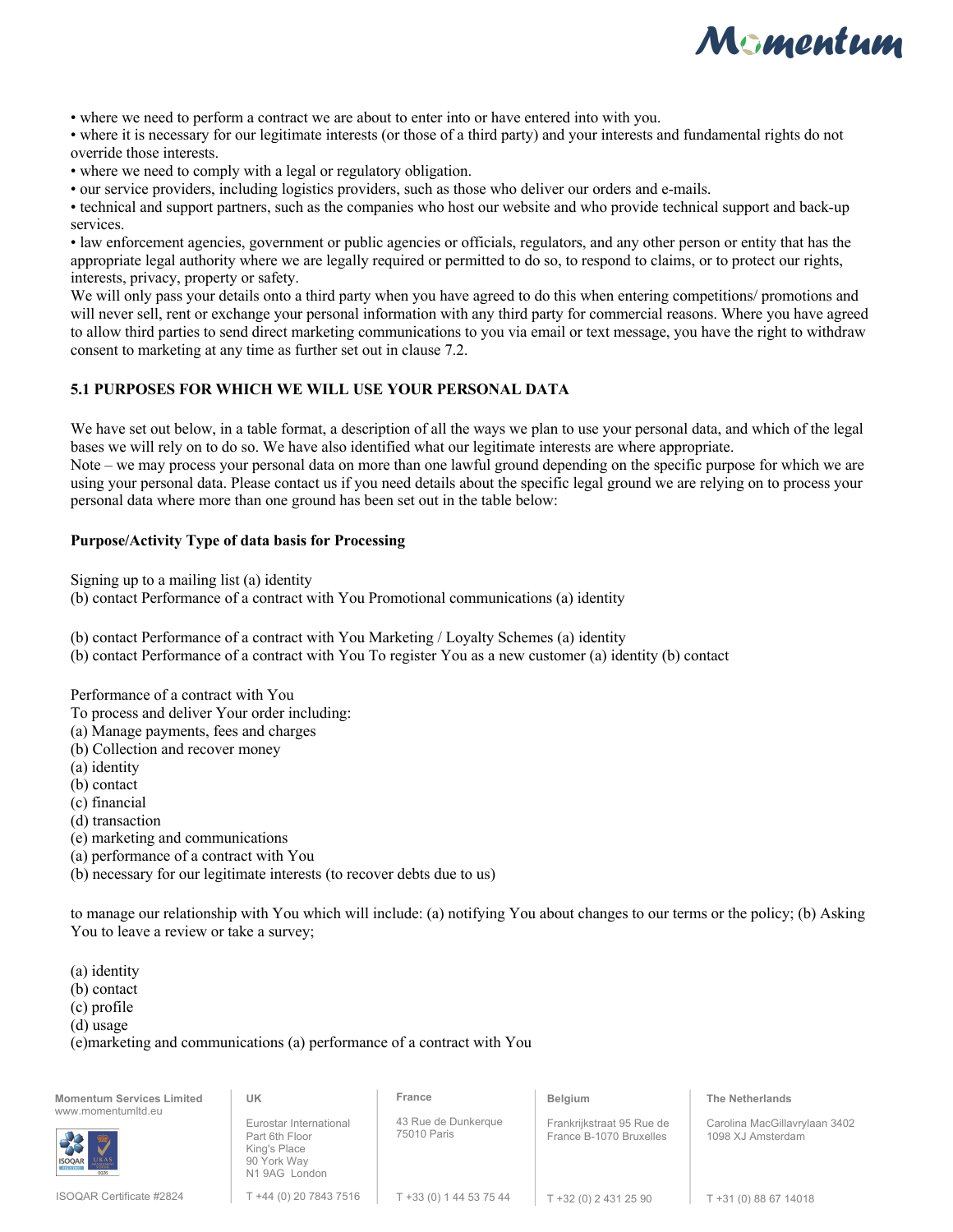

(b) necessary for our legitimate interests (to study how customers use our products/services, to develop them and grow our business)

### **6. MARKETING**

We strive to provide you with choices regarding certain personal data uses, particularly around marketing and advertising. We will develop and implement the following personal data control mechanisms:

#### **6.1 PROMOTIONAL OFFERS FROM US**

We may use your identity, contact details, technical, usage and profile data to form a view on what we think you may want or need, or what may be of interest to you. This is how we decide which products, services and offers may be relevant for you (we call this marketing).

You will receive marketing communications from us if you have requested information from us or purchased goods or services from us or if you provided us with your details when you entered a competition or registered for a promotion and, in each case, you have opted in for receiving that marketing.

#### **6.2 THIRD-PARTY MARKETING**

We will get your express consent before we share your personal data with any company outside the MOMENTUM SERVICES LTD group of companies for marketing purposes.

#### **6.3 OPTING OUT USING UNSUBSCRIBE LINKS**

You can ask to stop sending you marketing messages at any time by clicking the unsubscribe link sent in any email correspondence to you.

Where you opt out of receiving these marketing messages, this will not apply to personal data provided to us as a result of a product/service purchase, registration, product or service experience or other transactions.

#### **6.4 COOKIES**

Similar to other commercial websites, our website uses a technology called "cookies" (see explanation below) and web server logs to collect information about how our website is used. Information gathered through cookies and web server logs includes the date and time of visits, the pages viewed, time spent at our website and the websites visited just before and just after our website. A cookie is a very small text document, which often includes an anonymous unique identifier. When you visit a website, that site's computer asks your computer for permission to store this file in a part of your hard drive specifically designated for cookies. Each website can send its own cookie to your browser if your browser's preferences allow it, but (to protect your privacy) your browser only permits a website to access the cookies it has already sent to you, not the cookies sent to you by other sites.

As you browse on our website, the website uses cookies to differentiate you from other users to prevent you from seeing unnecessary advertisements or requiring you to log in more than is necessary for security. Cookies, in conjunction with our web server's log files, allow us to calculate the aggregate number of people visiting our website and which parts of the website are most popular. This helps us gather feedback so that we can improve our website and better serve our customers. Cookies do not allow us to gather any personal Information about you and we do not generally store any personal information that you provided to us in your cookies.

You can switch off all non-essential cookies through the banner at the top of our website.

| <b>Momentum Services Limited</b><br>www.momentumltd.eu | UK                                                                                      | France                             | <b>Belgium</b>                                       | <b>The Netherlands</b>                             |
|--------------------------------------------------------|-----------------------------------------------------------------------------------------|------------------------------------|------------------------------------------------------|----------------------------------------------------|
| <b>ISOQAR</b>                                          | Eurostar International<br>Part 6th Floor<br>King's Place<br>90 York Way<br>N19AG London | 43 Rue de Dunkerque<br>75010 Paris | Frankrijkstraat 95 Rue de<br>France B-1070 Bruxelles | Carolina MacGillavrylaan 3402<br>1098 XJ Amsterdam |
| <b>ISOQAR Certificate #2824</b>                        | T +44 (0) 20 7843 7516                                                                  | T +33 (0) 1 44 53 75 44            | T +32 (0) 2 431 25 90                                | T +31 (0) 88 67 14018                              |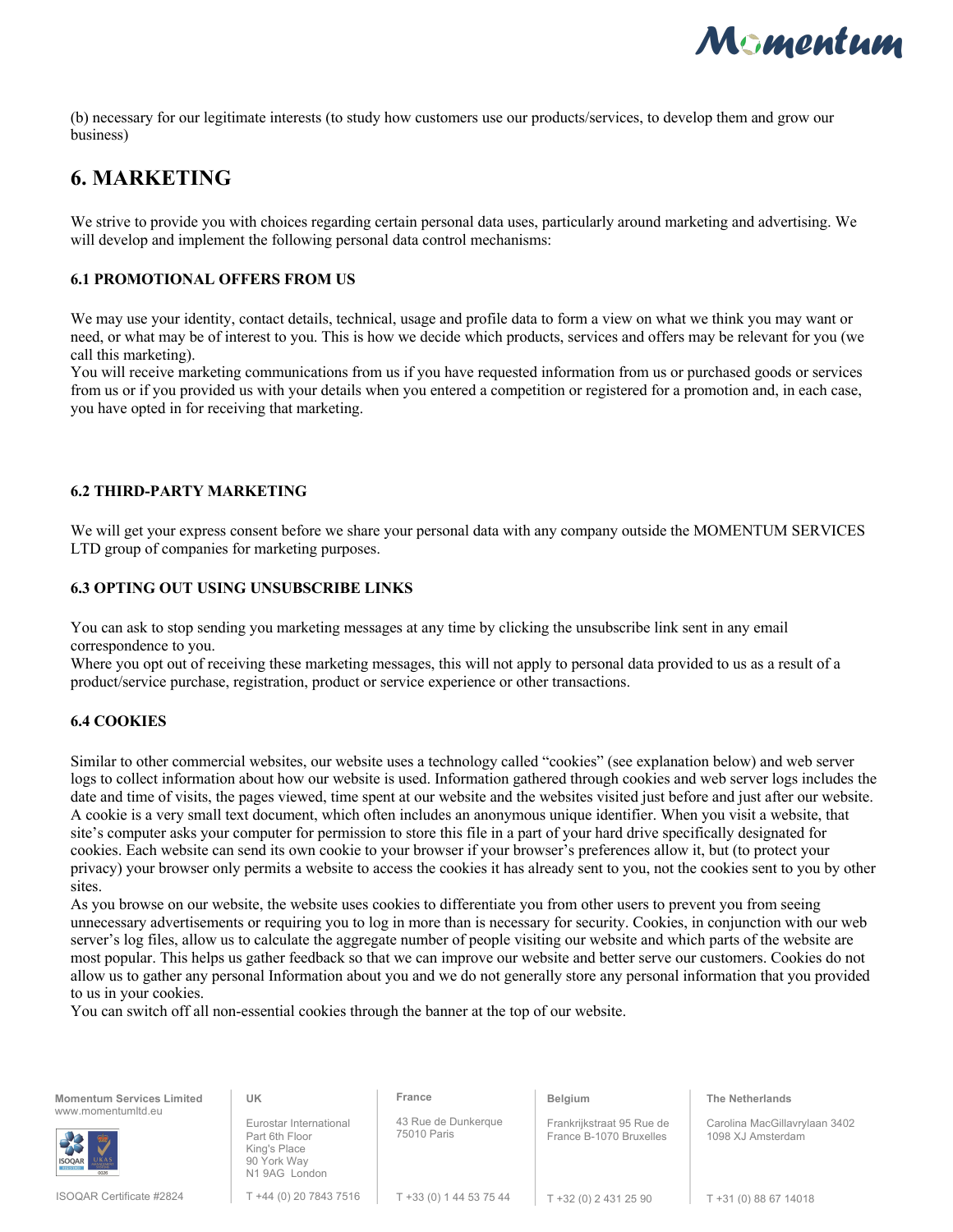

 $T + 31 (0) 88 67 14018$ 

## **7. CHANGE OF PURPOSE**

We will only use your personal data for the purposes for which we collected it, unless we reasonably consider that we need to use it for another reason and that reason is compatible with the original purpose. If you wish to get an explanation as to how the processing for the new purpose is compatible with the original purpose, please contact us. If we need to use your personal data for an unrelated purpose, we will notify you and we will explain the legal basis which allows us to do so.

Please note that we may process your personal data without your knowledge or consent, in compliance with the above rules, where this is required or permitted under applicable laws.

### **8. DISCLOSURE OF YOUR PERSONAL DATA**

We may have to share your personal data with the third parties set out below for the purposes set out i in paragraph 7.1 above: • Any individual or entity within the group of companies whether a parent or subsidiary undertaking of us

• Third parties:

• Our service providers, including logistics providers, such as those who deliver our orders and e-mails;

• Technical and support partners, such as the companies who host our website and who provide technical support and back-up services;

• Law enforcement agencies, government or public agencies or officials, regulators, and any other person or entity that has the appropriate legal authority where we are legally required or permitted to do so, to respond to claims, or to protect our rights, interests, privacy, property or safety.

• We require all third parties to respect the security of your personal data and to treat it in accordance with the applicable laws. We do not allow our third party service providers to use your personal data for their own purposes and only permit them to process your personal data for specified purposes and in accordance with our instructions.

### **9. INTERNATIONAL TRANSFERS**

We do not transfer your personal data outside the European Economic Area (EEA)

## **10. DATA RETENTION**

### **10.1.** HOW LONG WILL WE KEEP YOUR PERSONAL DATA

### **We will only retain your personal data for as long as it is necessary to fulfil the purpose we collected it for, including for the purposes of satisfying any legal, accounting, or reporting requirements as determined by applicable laws.**

To determine the appropriate retention period for personal data, we consider the amount, nature, and sensitivity of the personal data, the potential risk of harm from unauthorized use or disclosure of your personal data, the purposes for which we process your personal data and whether we can achieve those purposes through other means, and the applicable legal requirements.

| <b>Momentum Services Limited</b><br>www.momentumltd.eu | UK                                                                                      | France                             | Belgium                                              | <b>The Netherlands</b>                             |
|--------------------------------------------------------|-----------------------------------------------------------------------------------------|------------------------------------|------------------------------------------------------|----------------------------------------------------|
| 38 步<br><b>ISOQAR</b>                                  | Eurostar International<br>Part 6th Floor<br>King's Place<br>90 York Way<br>N19AG London | 43 Rue de Dunkerque<br>75010 Paris | Frankrijkstraat 95 Rue de<br>France B-1070 Bruxelles | Carolina MacGillavrylaan 3402<br>1098 XJ Amsterdam |

T +44 (0) 20 7843 7516 T +32 (0) 2 431 25 90 T +33 (0) 1 44 53 75 44

ISOQAR Certificate #2824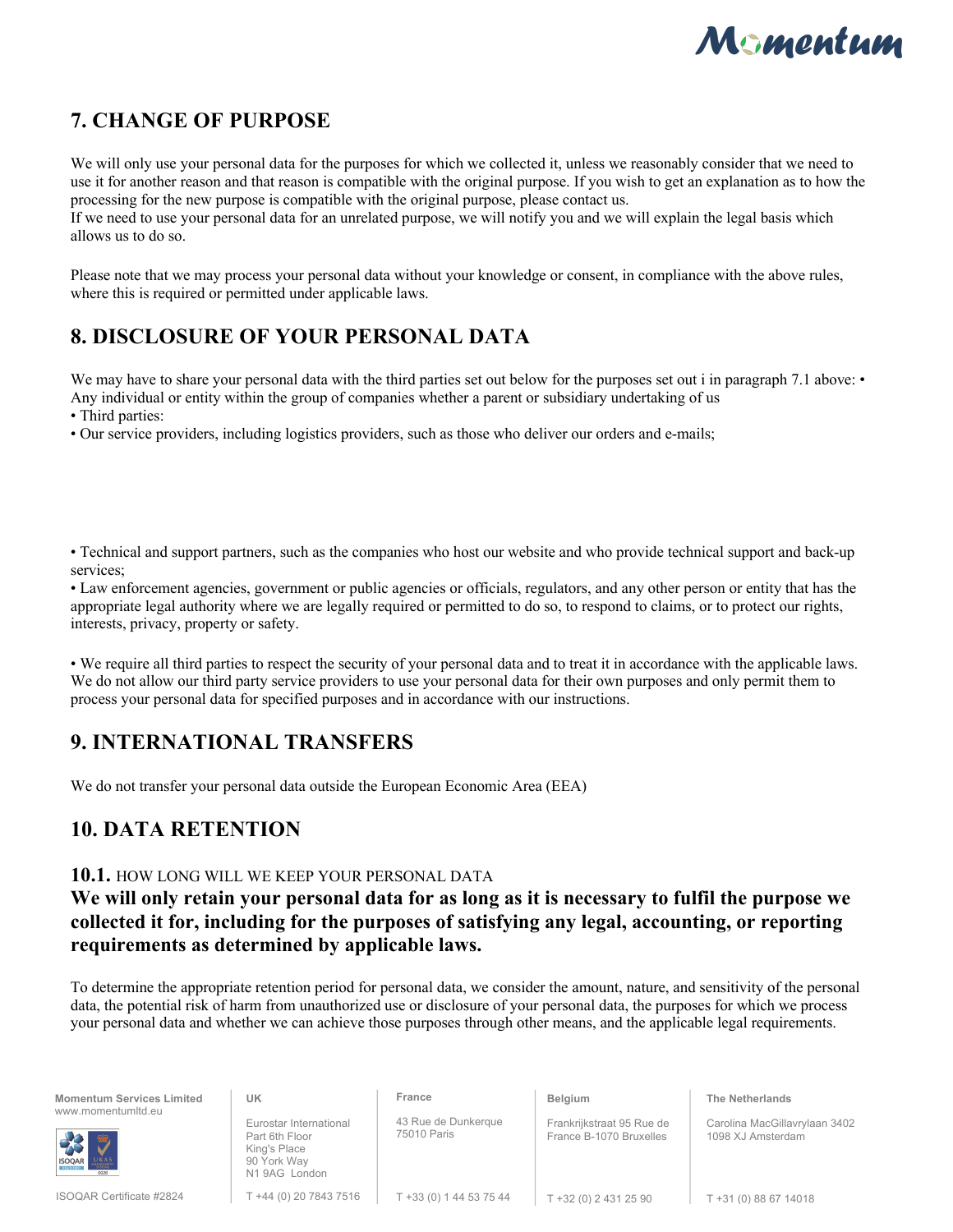

### **10.2.** ROUTINE ERASURE AND BLOCKING OF PERSONAL DATA

**If the storage or purpose is no longer applicable, or if a storage period prescribed under the GDPR or another competent body expires, the personal data is routinely blocked or erased in accordance with prescribed legal requirements.** 

### **11. YOUR LEGAL RIGHTS**

Under certain circumstances, you have rights under the GDPR (or its equivalent), in relation to your personal data. Should you decide to exercise any of your rights set out below, please contact us via the GDPR customer contact link set out in point 2 above:

#### **A. Right of confirmation**

You have the right to obtain from us, confirmation as to whether or not your personal data is being processed.

#### **B. Right of access**

You have the right to obtain from us, free information about your personal data stored by us, at any time and a copy of this information. Furthermore, you are entitled to copies of the following information:

• the purposes of the processing;

• the categories of personal data concerned;

• the recipients or categories of recipients to whom the personal data have been or will be disclosed, in particular recipients in countries or international organisations;

• where possible, the envisaged period for which the personal data will be stored, or, if not possible, the criteria used to determine that period;

• the existence of the right to request from us, rectification or erasure of your personal data, or restriction of processing of personal data concerning you, or to object to such processing;

• the existence of the right to lodge a complaint with a supervisory authority;

• where personal data is not collected from you, any available information as to its source;

• the existence of automated decision-making, including profiling, referred to in Article 22(1) and (4) of the GDPR and, at least in those cases, meaningful information about the logic involved, as well as the significance and envisaged consequences of such processing relating to you.

Furthermore, you have a right to obtain information from us where personal data is transferred to a third country or to an international organisation. Should MOMENTUM SERVICES LTD transfer personal to a third country or international organisation, MOMENTUM SERVICES LTD will ensure that the appropriate safeguards relating to the transfer.

#### **C. Right to rectification**

You have the right to obtain from us, without undue delay, the rectification of inaccurate personal data concerning you. Taking into account the purposes of the processing, you have the right to have incomplete personal data completed, including by means of providing a supplementary statement.

#### **D. Right to erasure (Right to be forgotten)**

You have the right to obtain from us , the erasure of Personal Data concerning you without undue delay, we will erase your personal data without undue delay where one of the following grounds applies, as long as the processing is not necessary: • the personal data is no longer necessary in relation to the purposes for which it was collected or otherwise processed;

| <b>Momentum Services Limited</b><br>www.momentumltd.eu | UK                                                                                      | France                             | <b>Belgium</b>                                       | <b>The Netherlands</b>                             |
|--------------------------------------------------------|-----------------------------------------------------------------------------------------|------------------------------------|------------------------------------------------------|----------------------------------------------------|
| <b>BR</b><br><b>ISOQAR</b>                             | Eurostar International<br>Part 6th Floor<br>King's Place<br>90 York Way<br>N19AG London | 43 Rue de Dunkerque<br>75010 Paris | Frankrijkstraat 95 Rue de<br>France B-1070 Bruxelles | Carolina MacGillavrylaan 3402<br>1098 XJ Amsterdam |
| <b>ISOQAR Certificate #2824</b>                        | T +44 (0) 20 7843 7516                                                                  | T +33 (0) 1 44 53 75 44            | $T + 32(0) 2 431 25 90$                              | T +31 (0) 88 67 14018                              |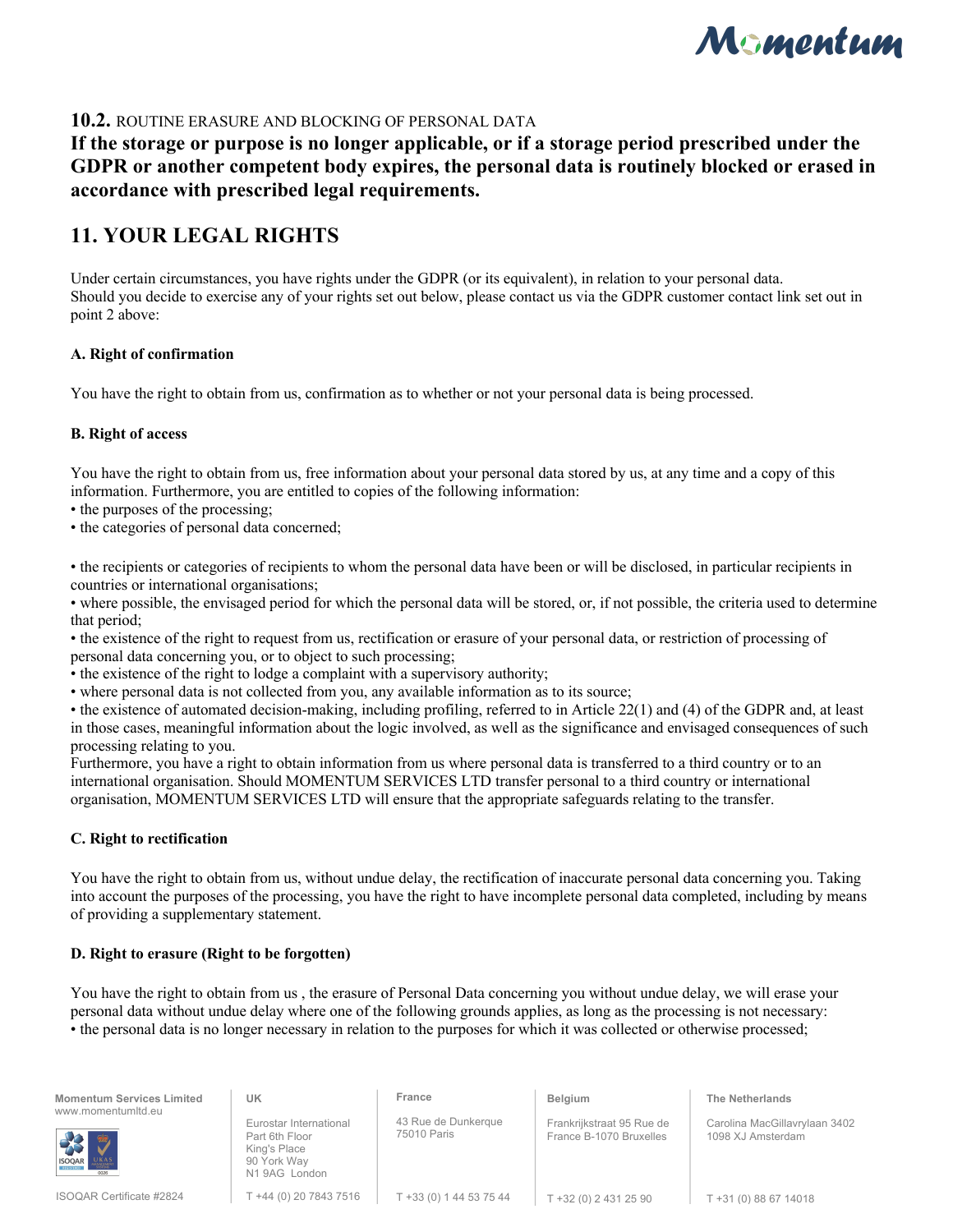

• you withdraw consent to which the processing in accordance with point (a) Article 6(1) of the GDPR, or point (a) of Article 9(2) of the GDPR, and where there is no other legal ground for the processing;

• you object to the processing pursuant to Article 21(1) of the GDPR and there are no overriding legitimate grounds for the processing;

• the personal data having been unlawfully processed;

• the personal data must be erased for compliance with a legal obligation in union or member state law to which the we are subject;

• the personal data has been collected in relation to the offer of information society services referred to in Article 8(1) of the GDPR.

Where we have made personal data public and we are obliged (pursuant to Article 17(1)) to erase the personal data, and into taking account the available technology and the cost of implementation, we will take reasonable steps, including technical measures, to inform any third party controller or processor as is necessary, that you have requested the erasure of the personal data, as far as processing is not required by us or them, and we will arrange the necessary measures or actions to be effected.

#### **E. Right of Restriction of Processing**

You have the right to obtain from us, restrictions regarding the processing of personal data, where one of the following applies:

• the accuracy of the personal data is contested by you, for a period enabling us to verify the accuracy of the personal data; • the processing is unlawful and you opposes the erasure of the personal data and request instead the restriction of the third parties use instead;

• We no longer need the personal data for the purposes of the processing, but may be required in terms of our own policies, for the establishment, exercise or defence of legal claims.

• you have objected to processing pursuant to Article 21(1) of the GDPR pending the verification thereof, whether legitimate grounds are applicable to us, to override your objections.

#### **F. Right to data portability**

You the right to receive personal data concerning you, which was provided to us in a structured commonly used machinereadable format. You have the right to transmit your personal data to another controller without undue hindrance from us, provided, the processing is currently based on consent pursuant to point (a) of Article 6(1) of the GDPR or point (a) of Article 9(2) of the GDPR, or on a contract pursuant to point (b) of Article 6(1) of the GDPR, and the processing is carried out by automated means, or as long as the processing is not necessary for the performance of a task carried out in the public interest or in the exercise of official authority vested in the us.

#### **G. Right to object**

You have the right to object on grounds relating to your particular situation, at any time, to processing of personal data concerning you, which is based on point (e) or (f) of Article 6(1) of the GDPR. This also applies to profiling based on these provisions.

We shall no longer process the personal data in the event of a reasonable objection, unless we can demonstrate legitimate grounds for the processing, or where for a potential defence of legal claims.

If we process personal data for direct marketing purposes, you have the right to withdraw consent at any time to the processing of personal data concerning you for such marketing purposes. This applies to profiling to the extent that it is related to such direct marketing. If you object to us processing personal data for direct marketing purposes, we will no longer process the personal data for those purposes.

| <b>Momentum Services Limited</b>              | UK                                                                                       | France                             | Belgium                                              | <b>The Netherlands</b>                             |
|-----------------------------------------------|------------------------------------------------------------------------------------------|------------------------------------|------------------------------------------------------|----------------------------------------------------|
| www.momentumltd.eu<br><b>RED WAS</b><br>U K A | Eurostar International<br>Part 6th Floor<br>King's Place<br>90 York Way<br>N1 9AG London | 43 Rue de Dunkerque<br>75010 Paris | Frankrijkstraat 95 Rue de<br>France B-1070 Bruxelles | Carolina MacGillavrylaan 3402<br>1098 XJ Amsterdam |
| <b>ISOQAR Certificate #2824</b>               | T +44 (0) 20 7843 7516                                                                   | T +33 (0) 1 44 53 75 44            | T +32 (0) 2 431 25 90                                | T +31 (0) 88 67 14018                              |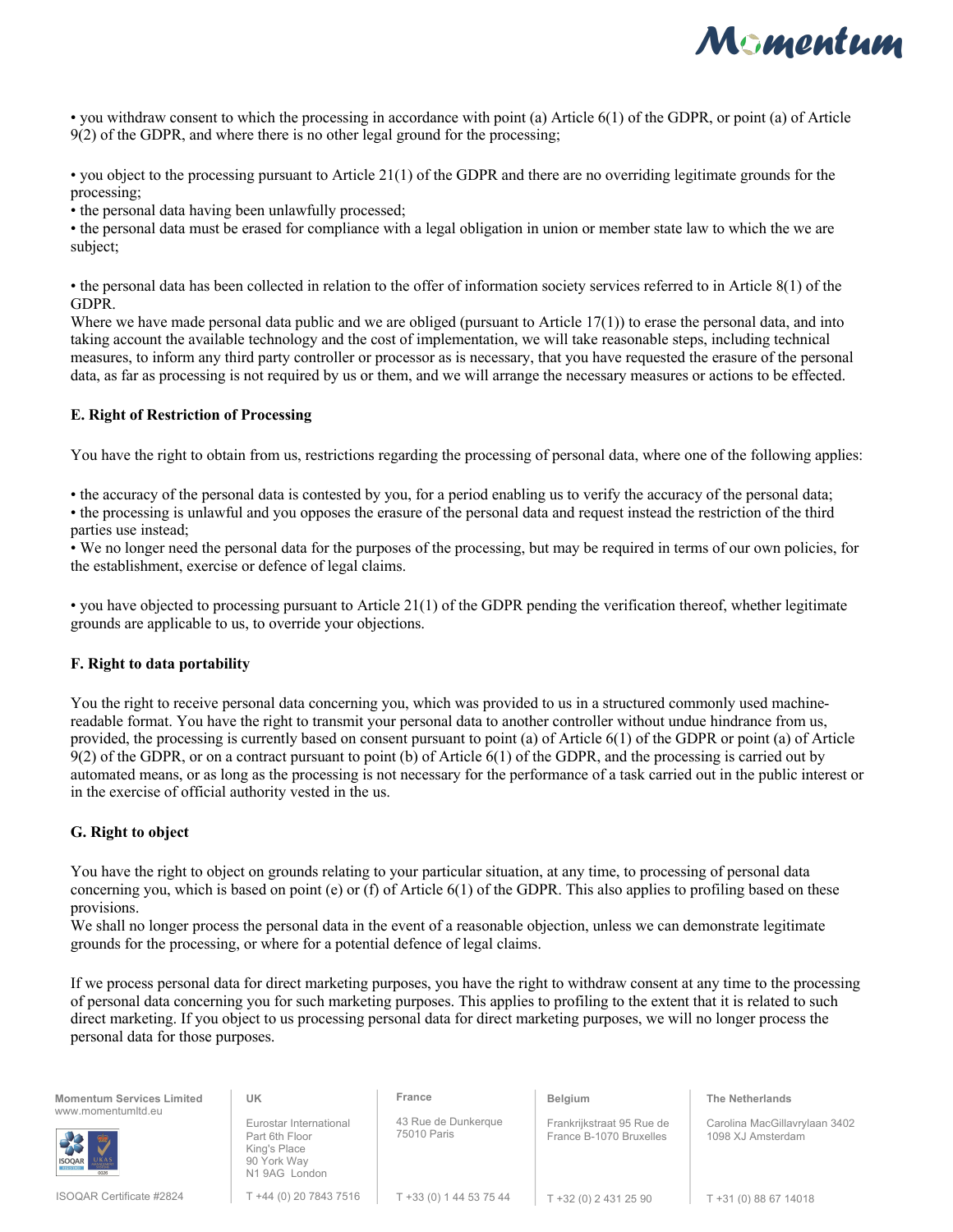

#### **H. Automated individual decision-making, including profiling**

You shall have the right not to be subject to a decision based solely on automated processing, including profiling, which produces legal effects concerning you, or similarly significantly effects you, as long as the decision (1) is not is necessary for entering into, or the performance of, a contract between the you and us, or (2) is not authorised under GDPR, or (3) is not based on your explicit consent.

If the decision (1) is necessary for entering into, or the performance of, a contract between you and us, or (2) it is based on the your explicit consent, we shall implement suitable measures to safeguard the your rights and freedoms and legitimate interests, at least the right to obtain human intervention on our part, to express your point of view and contest the decision.

#### **I. Right to withdraw data protection consent**

You shall have the right to withdraw your consent to the processing of your personal data at any time.

### **12. WHAT WE MAY NEED FROM YOU**

We may need to request specific information from you to help us confirm your identity and ensure your right to access your Personal Data (or to exercise any of your other rights). This is a security measure to ensure that your personal data is not disclosed to any person who has no right to receive it. We may also contact you to ask you for further information in relation to your request to speed up our response.

### **13. PERIOD FOR WHICH THE PERSONAL DATA WILL BE STORED**

We try to respond to all legitimate requests within one month. Occasionally it may take us longer than a month if your request is particularly complex or you have made a number of requests. In this case, we will notify you and keep you updated. The criteria used to determine the period of storage of personal data is the respective statutory retention period. After expiration of that period, the corresponding personal data is routinely deleted, as long as it is no longer necessary for the fulfilment of the contract or the initiation of a contract or permitted under applicable laws and our internal policies.

### **14. EXISTENCE OF AUTOMATED DECISION-MAKING**

As a responsible company, we do not use automatic decision-making or profiling.

### **GLOSSARY**

#### **DEFINITIONS**

This policy of Momentum Services Ltd is based on the adoption of the GDPR and applicable laws for the website policy, we would like to explain the terminology used in the policy set out below: In this policy we use the following terms: you

Identifiable natural person, whose Personal Data is processed and/controlled under this policy ("you" or "your").

#### *Consent*

Consent is any freely given, specific, informed and unambiguous indication he or she, by a statement or you, a clear affirmative action.

| <b>Momentum Services Limited</b><br>www.momentumitd.eu | UK                                                                                      | France                             | <b>Belgium</b>                                       | <b>The Netherlands</b>                             |
|--------------------------------------------------------|-----------------------------------------------------------------------------------------|------------------------------------|------------------------------------------------------|----------------------------------------------------|
| SOOAR UKAS                                             | Eurostar International<br>Part 6th Floor<br>King's Place<br>90 York Way<br>N19AG London | 43 Rue de Dunkerque<br>75010 Paris | Frankrijkstraat 95 Rue de<br>France B-1070 Bruxelles | Carolina MacGillavrylaan 3402<br>1098 XJ Amsterdam |
| ISOQAR Certificate #2824                               | T +44 (0) 20 7843 7516                                                                  | T +33 (0) 1 44 53 75 44            | $T + 32(0) 2 431 25 90$                              | T +31 (0) 88 67 14018                              |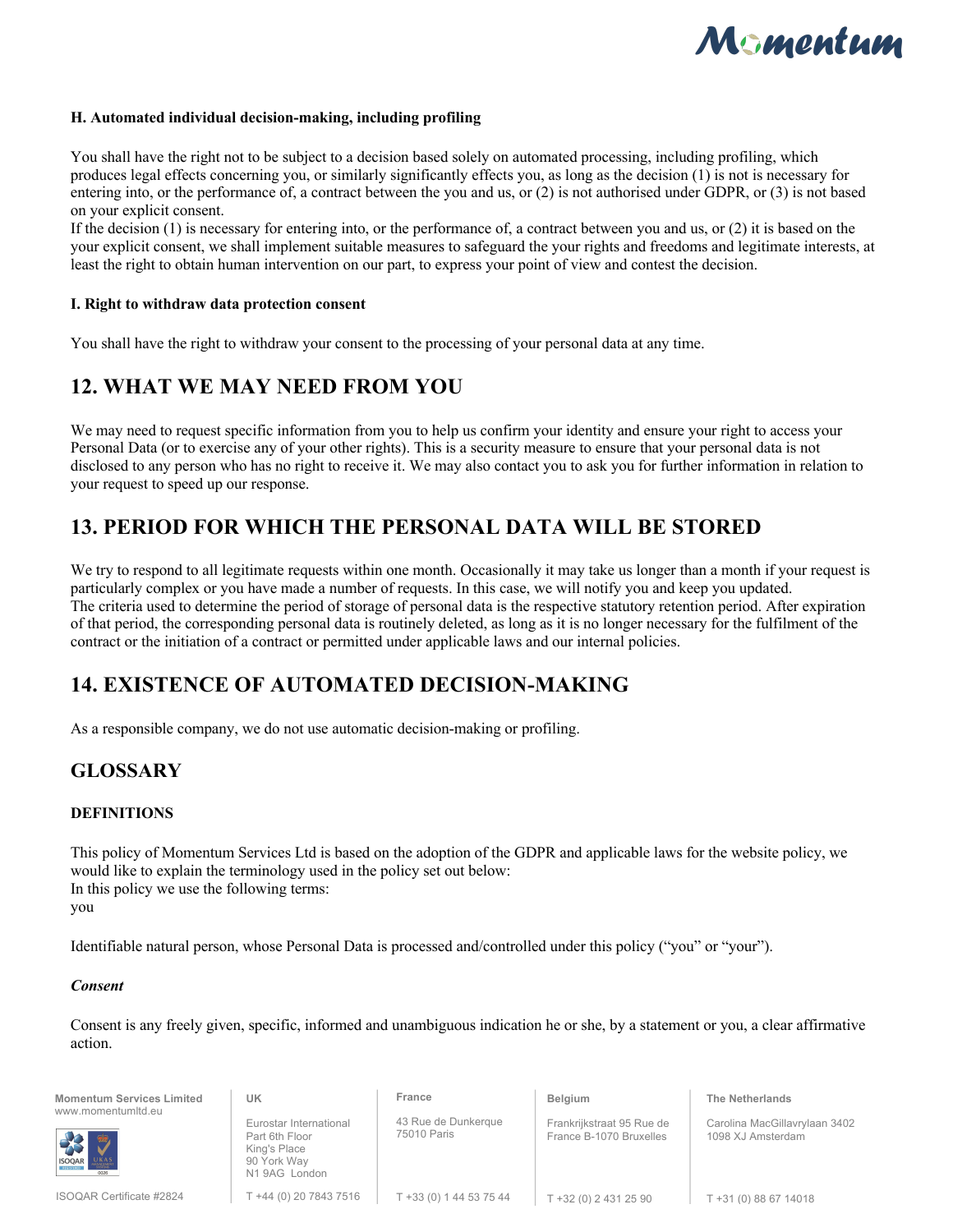

#### *controller*

Controller is the natural or legal person, public authority, agency or other body which, alone or jointly with others, determines the purposes and means of the processing of personal data; where the purposes and means of such processing are determined by European Union or member state law, the controller or the specific criteria for its nomination may be provided for by European Union or member state law.

#### personal data

Personal Data means any information relating to an identified or identifiable natural person ("you") who can be identified, either directly or indirectly, in particular by reference to an identifier such as a name, an identification number, location data, an online identifier or to one or more factors specific to the physical, physiological, genetic, mental, economic, cultural or social identity of that natural person.

#### *processing*

Processing is any operation or set of operations which is performed on personal data or on sets of personal data, whether or not by automated means, such as collection, recording, organization, structuring, storage, adaptation or alteration, retrieval, consultation, use, disclosure by transmission, dissemination or otherwise making available, alignment or combination, restriction, erasure or destruction.

#### *profiling*

Profiling means any form of automated processing of personal data consisting of the use of personal data to evaluate certain personal aspects relating to a natural person, in particular to analyse or predict aspects concerning that natural person's performance at work, economic situation, health, personal preferences, interests, reliability, behaviour, location or movements.

#### *pseudonymisation*

Pseudonymisation is the processing of personal data in such a manner that the personal data can no longer be attributed to you

without the use of additional information, provided that such additional information is kept separately and is subject to technical and organisational measures to ensure that the personal data are not attributed to you.

#### *processor*

Processor is a natural or legal person, public authority, agency or other body which processes personal data on behalf of the controller.

#### *recipient*

Recipient is a natural or legal person, public authority, agency or another body, to which the personal data may disclosed, whether a third party or not. However, public authorities which may receive personal data in the framework of a particular inquiry in accordance with European Union or member state law shall not be regarded as recipients; the processing of those data by those public authorities shall be in compliance with the applicable data protection rules according to the purposes of the processing.

#### *restriction of processing*

Restriction of processing is the marking of stored personal data with the aim of limiting their processing in the future.

#### *technical data*

scientific or technical information recorded in any form or presented in any manner, but excluding financial and management data.

#### *third party*

Third Party is a natural or legal person, public authority, agency or body other than you, the controller, processor and persons who, under the direct authority of the controller or processor, are authorised to process personal data.

| <b>Momentum Services Limited</b><br>www.momentumltd.eu | UK                                                                                       | France                             | <b>Belgium</b>                                       | <b>The Netherlands</b>                             |
|--------------------------------------------------------|------------------------------------------------------------------------------------------|------------------------------------|------------------------------------------------------|----------------------------------------------------|
| SOOAR UKAS                                             | Eurostar International<br>Part 6th Floor<br>King's Place<br>90 York Wav<br>N1 9AG London | 43 Rue de Dunkerque<br>75010 Paris | Frankrijkstraat 95 Rue de<br>France B-1070 Bruxelles | Carolina MacGillavrylaan 3402<br>1098 XJ Amsterdam |

T +44 (0) 20 7843 7516 T +33 (0) 1 44 53 75 44

 $\vert$  T +32 (0) 2 431 25 90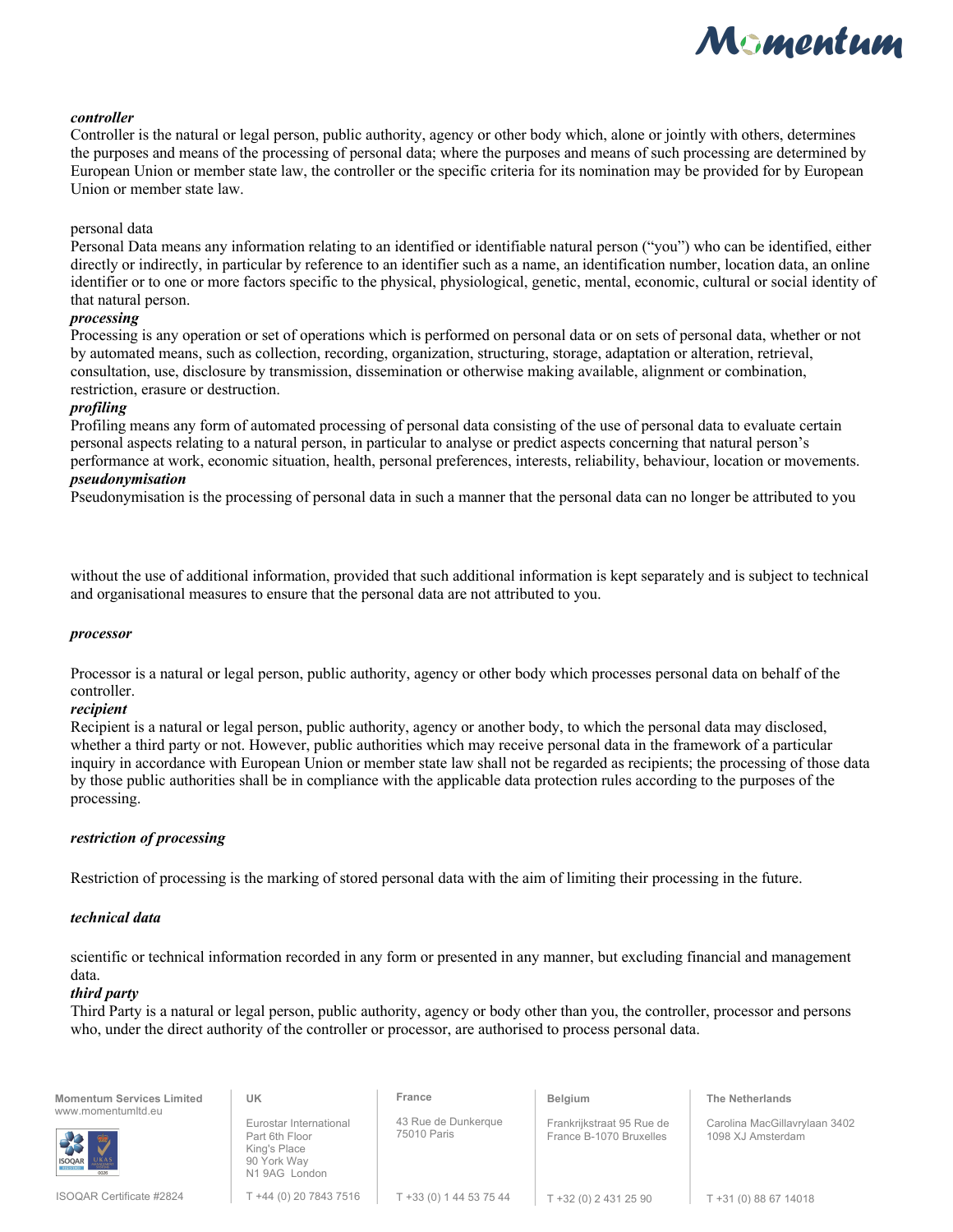

## **COOKIE POLICY**

# Information about our use of cookies

Our website (our "site") uses cookies and similar technology to distinguish you from other users of our website. This helps us to provide you with a good experience when you browse our website and also allows us to improve our site. By continuing to use the site, you are agreeing to our use of cookies.

A cookie is a small file of letters and numbers that we store on your browser or the hard drive of your computer if you agree. Cookies contain information that is transferred to your computer's hard drive.

We use the following cookies:

- Strictly necessary cookies. These are cookies that are required for the operation of our website. They include, for example, cookies that enable you to log into secure areas of our website, use a shopping cart or make use of e-billing services.
- Analytical/performance cookies. They allow us to recognise and count the number of visitors and to see how visitors move around our website when they are using it. This helps us to improve the way our website works, for example, by ensuring that users are finding what they are looking for easily.

You can find more information about the individual cookies we use and the purposes for which we use them in the table below:

| Cookie Name    | Provider | Purpose      | Expiry  | Type        | Country       | Category  |
|----------------|----------|--------------|---------|-------------|---------------|-----------|
| gid            | Google   | Used to      | 1 day   | <b>HTTP</b> | United        | Statistic |
|                |          | store        |         |             | <b>States</b> |           |
|                |          | information  |         |             |               |           |
|                |          | of how       |         |             |               |           |
|                |          | visitors use |         |             |               |           |
|                |          | a website    |         |             |               |           |
|                |          | and helps    |         |             |               |           |
|                |          | in creating  |         |             |               |           |
|                |          | an           |         |             |               |           |
|                |          | analytics    |         |             |               |           |
|                |          | report of    |         |             |               |           |
|                |          | how the      |         |             |               |           |
|                |          | website is   |         |             |               |           |
|                |          | doing        |         |             |               |           |
| _gat           | Google   | Used to      | 1 day   | <b>HTTP</b> | United        | Statistic |
|                |          | read and     |         |             | <b>States</b> |           |
|                |          | filter       |         |             |               |           |
|                |          | requests     |         |             |               |           |
|                |          | from bots    |         |             |               |           |
| $\mathbf{g}$ a | Google   | Used for     | 2 years | <b>HTTP</b> | United        | Statistic |
|                |          | statistics;  |         |             | <b>States</b> |           |

| <b>Momentum Services Limited</b><br>www.momentumltd.eu | UK                                                                                      | France                             | Belgium                                              | <b>The Netherlands</b>                             |
|--------------------------------------------------------|-----------------------------------------------------------------------------------------|------------------------------------|------------------------------------------------------|----------------------------------------------------|
| <b>BR</b> 3<br><b>ISOQAR</b>                           | Eurostar International<br>Part 6th Floor<br>King's Place<br>90 York Way<br>N19AG London | 43 Rue de Dunkerque<br>75010 Paris | Frankrijkstraat 95 Rue de<br>France B-1070 Bruxelles | Carolina MacGillavrylaan 3402<br>1098 XJ Amsterdam |
| <b>ISOQAR Certificate #2824</b>                        | T +44 (0) 20 7843 7516                                                                  | T +33 (0) 1 44 53 75 44            | T +32 (0) 2 431 25 90                                | T +31 (0) 88 67 14018                              |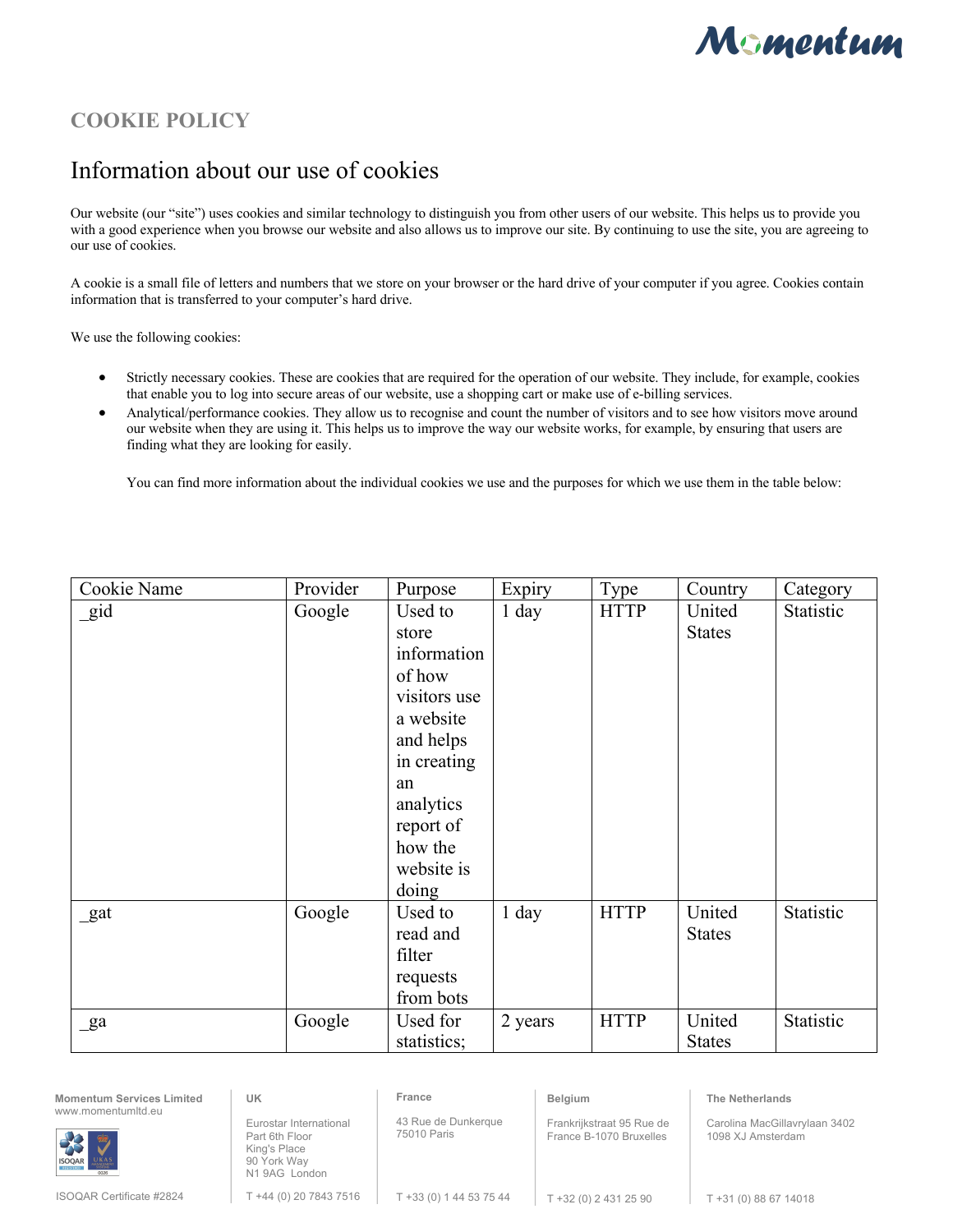

| rc::c                 | Google    | to store and<br>count<br>pageviews<br>Used to<br>distinguish<br>between                                                                                                                | Session    | <b>HTML</b><br>local<br>storage | United<br><b>States</b> | Necessary |
|-----------------------|-----------|----------------------------------------------------------------------------------------------------------------------------------------------------------------------------------------|------------|---------------------------------|-------------------------|-----------|
|                       |           | humans<br>and bots                                                                                                                                                                     |            |                                 |                         |           |
| rc::a                 | Google    | Used to<br>distinguish<br>between<br>humans<br>and bots;<br>this is<br>beneficial<br>for the<br>website, in<br>order to<br>make valid<br>reports on<br>the use of<br>their<br>websites | Persistent | <b>HTML</b><br>local<br>storage | United<br><b>States</b> | Necessary |
| sharethis_cookie_test | Sharethis | Used to<br>track which<br>pages are<br>being<br>shared and<br>by whom                                                                                                                  | Session    | <b>HTTP</b>                     | United<br>Kingdom       | Necessary |
| CookieConsent         | Cookiebot | Used to<br>store user's<br>cookie<br>content<br>state                                                                                                                                  | 1 year     | <b>HTTP</b>                     | Ireland                 | Necessary |

Please note that third parties (including, for example, advertising networks and providers of external services like web traffic analysis services) may also use cookies, over which we have no control. These cookies are likely to be analytical/performance cookies or targeting cookies.

# How to control or delete cookies

You block cookies by activating the setting on your browser that allows you to refuse the setting of all or some cookies. In order to do this, follow the instructions provided by your browser (usually located within the "Help", "Tools" or "Edit" facility). Disabling a cookie or category

| <b>Momentum Services Limited</b><br>www.momentumltd.eu | UK                                                                                      | France                             | Belgium                                              | <b>The Netherlands</b>                             |  |
|--------------------------------------------------------|-----------------------------------------------------------------------------------------|------------------------------------|------------------------------------------------------|----------------------------------------------------|--|
| <b>RECORD DEADS</b>                                    | Eurostar International<br>Part 6th Floor<br>King's Place<br>90 York Way<br>N19AG London | 43 Rue de Dunkerque<br>75010 Paris | Frankrijkstraat 95 Rue de<br>France B-1070 Bruxelles | Carolina MacGillavrylaan 3402<br>1098 XJ Amsterdam |  |
| ISOQAR Certificate #2824                               | T +44 (0) 20 7843 7516                                                                  | T +33 (0) 1 44 53 75 44            | T +32 (0) 2 431 25 90                                | T +31 (0) 88 67 14018                              |  |